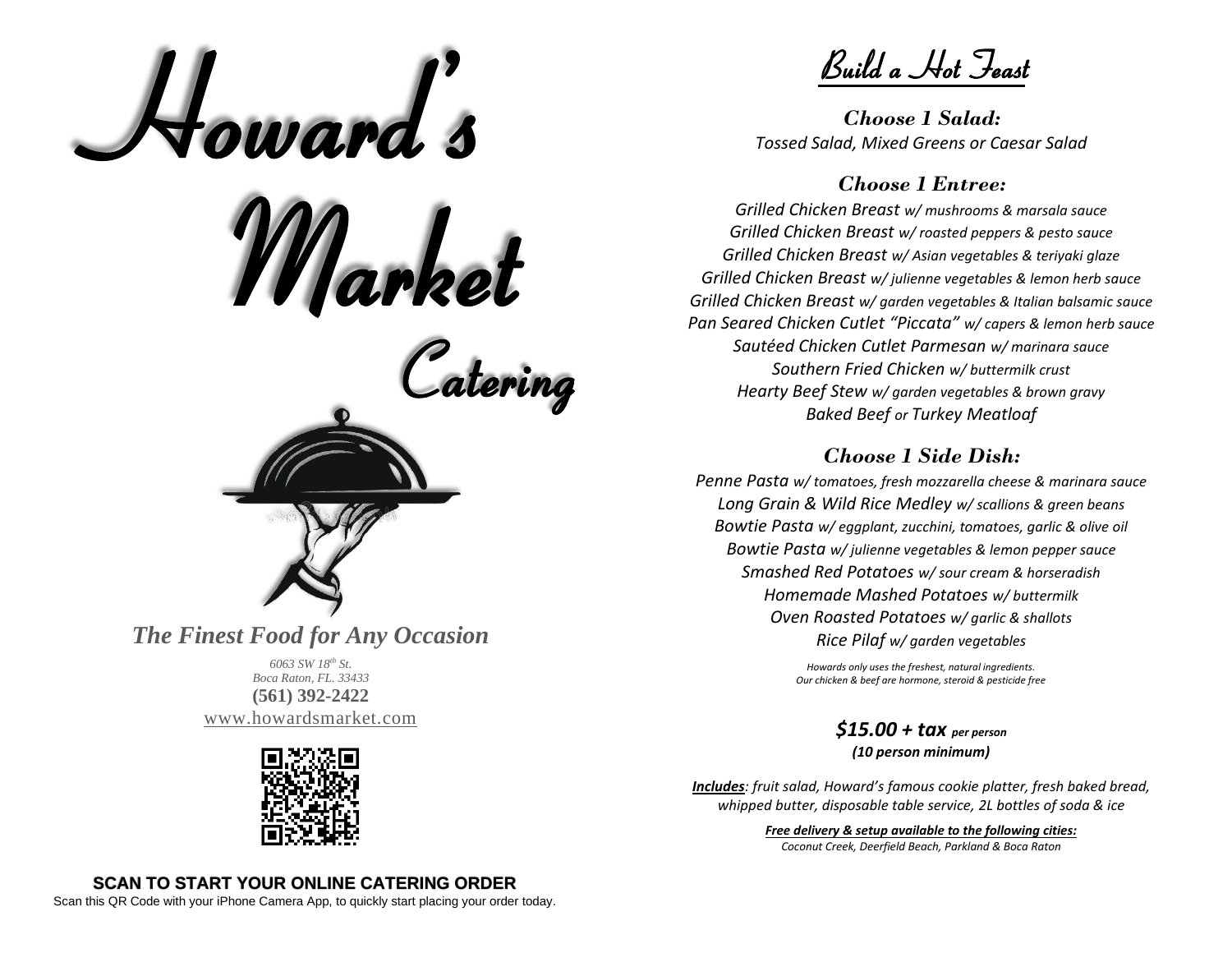### *CHEF'S SALAD FEAST*

*Mixed Greens Salad, Chopped Tomatoes, Chopped Cucumbers, Shredded Carrots, Alfalfa Sprouts Diced Turkey, Ham, Swiss Cheese & Cheddar Cheese + Pasta Salad & Marinated Vegetable Salad*

*\$16.00 + tax per person*

# *KING CAESAR'S FEAST*

*Romaine Lettuce, Caesar Dressing, Bacon Bits, Parmesan Cheese & Croutons Grilled Chicken w/ Caesar Dressing + Pasta Salad*

*\$13.00 + tax per person*

# *ALL AMERICAN FEAST*

*Grilled Sirloin Hamburgers Grilled "Boars Head" Hot Dogs Chicken or Turkey Chili w/ beans + Steamed Yellow Corn , Fresh Baked Buns & Condiments \$16.00 + tax per person*

# *ITALIAN FEAST*

*Sautéed Chicken Parmesan Cutlets Vegetable or Meat Lasagna Marinated Tomato & Cucumber Salad Fresh Baked "Garlic Inside" Bread*

*\$16.00 + tax per person*

*(All Feasts 10-person min).*

*All above feasts include:*

*Fresh Fruit Salad, Howard's Famous Cookie Platter,* F*resh Baked Bread, Whipped Butter, Disposable Table Service, Canned Soda, Bottled Water & Ice*

# *CARIBBEAN FEAST*

*Grilled "Jerk Style" Chicken Breast w/ tropical mango salsa, Steamed White Rice, Black Beans, Fried Plantains & Mixed Greens Salad*

*\$16.00 + tax per person*

# *FAJITA FEAST*

*Grilled Chicken Breast & Skirt Steak w/ Peppers & Onions Southwestern Rice w/ red beans & scallions Salad Bar w/ sour cream & guac + Tortillas, Tortilla Chips & Fresh Salsa*

*\$17.00 + tax per person*

# *STEAK LOVERS FEAST*

*Grilled Sirloin Steak w/ wild mushroom medley & brown gravy Smashed Red Potatoes w/ sour cream & horseradish + Grilled Vegetable Medley*

*\$17.00 + tax per person*

# *COWBOY HOWIE'S BBQ FEAST*

*BBQ chicken & Baby Back Ribs | Baked Beans w/ bacon "Cheesy" Potato Casserole w/ peppers & onions*

*\$17.00 + tax per person*

*(All Feasts 10-person min).*

*All feasts include: Fresh Fruit Salad, Howard's Famous Cookie Platter, Disposable Chafing Dishes & Table Service*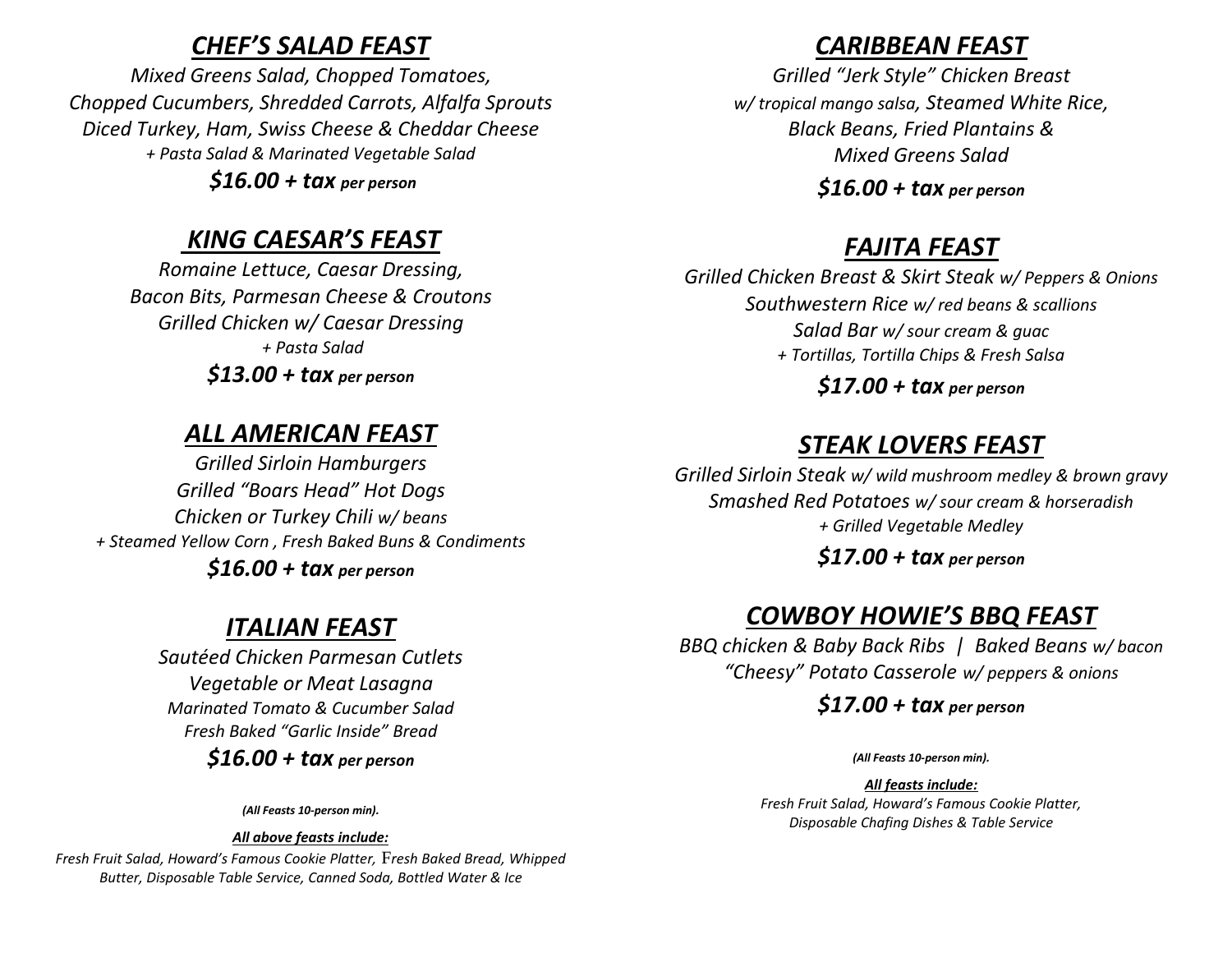### *DINNER FEAST*

*Roasted Turkey Breast w/ stuffing & gravy Spiral Sliced Ham* 

#### *Choose 3 Sides:*

*Broccoli Almondine | Mixed Vegetables | Mashed Potatoes | Roasted 3 Potato Medley | Oven Roasted Potatoes w/ Garlic & Shallots | Whipped Sweet Potatoes | Candied Yams & Apples* 

> *Includes: Tossed Salad, Cranberry Sauce, Fresh Baked Dinner Rolls Fresh Baked Cookies or Pastries*

> > *\$25.95 + tax per person (8 person minimum)*

## *PARTY FEAST*

*Shrimp Cocktail Sweet & Sour Meatballs Bacon Wrapped Sea Scallops Stuffed Mushrooms w/ Crab Meat Sirloin Steak w/ Ginger Teriyaki Glaze Oriental Chicken Satays w/ Mild Thai Peanut Sc.*

> *Vegetable Crudité Freshly Cut Fruit Tray Assortment of Mini Pastries*

#### *\$25.95 + tax per person (10 person minimum)*

*For Weekly Specials & Discounts SUBSCRIBE to our NEW WEBSITE today…* **[www.howardsmarket.com](http://www.howardsmarket.com/)**

## *GREEK FEAST*

*Romaine Lettuce Caesar Dressing, Bacon Bits, Parmesan Cheese & Croutons; Grilled Chicken Breast w/ feta cheese, chopped tomatoes & kalamata olives; Bowtie Pasta w/ eggplant, zucchini, squash & zesty tomato broth; Marinated Tomato & Cucumber Salad w/ feta cheese & kalamata olives + Pita Bread & Howard's Famous Cookie Platter*

*\$16.00 + tax per person*

## *ASIAN FEAST*

*Mixed Greens Salad Stir-fried Chicken w/ garden vegetables | Lo-Mein w/ garden vegetables & teriyaki sauce | Stir-fried Rice w/ garden vegetables Crunchy Chinese Noodles & Howard's Famous Cookie Platter ADD: Grilled Skirt Steak w/ peppers & onions + \$3.50 + tax per person*

### *\$16.00 + tax per person*

### *GLUTEN-FREE FEAST*

*Mixed Greens Salad w/ olive oil & balsamic vinegar dressing Grilled "Bell & Evans" Chicken Breast w/ julienne vegetable garnish & natural broth Brown Rice Pilaf w/ lentils + Grilled Vegetable Medley & Fresh Fruit Medley* 

### *\$15.00 + tax per person*

*(All Feasts 10-person min.)*

#### *All above feasts include:*

*Fresh Fruit Salad, Disposable Table Service, Canned Soda, Bottled Water & Ice*